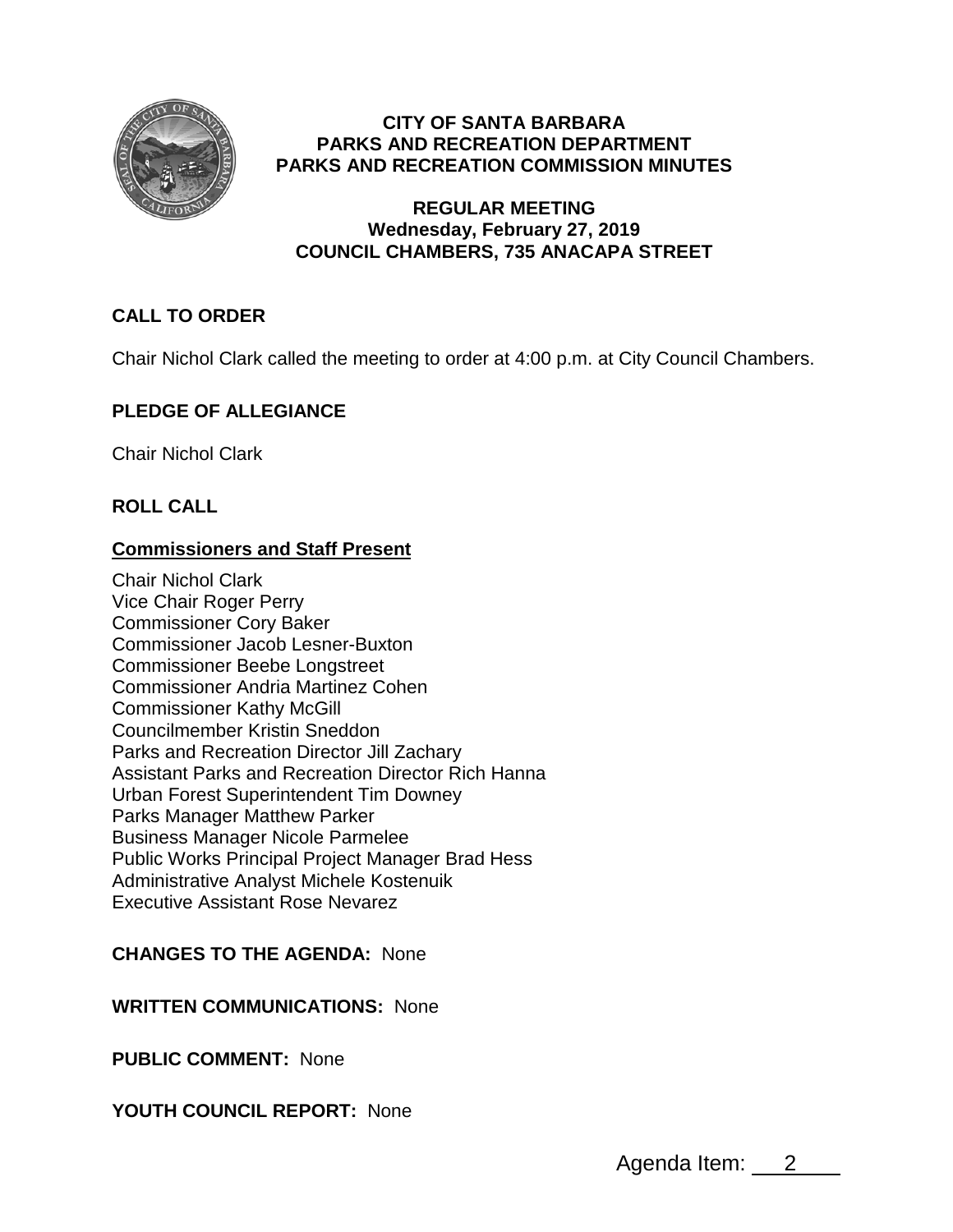# **COMMISSIONER COMMITTEE ASSIGNMENT REPORTS:**

Commissioner Martinez Cohen attended and reported on the Upper Las Positas Creek Restoration and Storm Water Management Project site visit on February 20.

Commissioner Lesner-Buxton attended and reported on the Youth Council meeting.

Commissioner McGill attended the Arroyo Burro restoration project at Barger Canyon site visit on February 19.

Vice Chair Perry attended the Arts and Crafts Show Advisory Committee Special Disciplinary Meeting.

Chair Clark attended and reported on the Street Tree Advisory Committee meeting.

# **COMMISSION AND STAFF COMMUNICATIONS:**

Parks and Recreation Director Jill Zachary introduced two new Department managers, Parks Manager Matthew Parker and Business Manager Nicole Parmelee.

# **CEREMONIAL ITEMS:**

# **1. Subject: Employee Recognition – Service Award Pins**

Parks and Recreation Director Jill Zachary recognized Lead Park Ranger Jose "Ernie" Rodriguez for 5 years of service.

# **CONSENT ITEMS:**

# **2. Subject: Summary of Council Actions – For Information (Attachment)**

The Commission received the report.

# **3. Subject: Minutes – For Action (Attachment)**

Recommendation: That the Commission waive the reading and approve the minutes of the Regular Meeting of January 23, 2019.

# **Motion:**

**Commissioner Longstreet / Perry to waive the reading and approve the minutes of the Regular Meeting of January 23, 2019.**

#### **Vote:**

**Unanimous voice vote (7/0)**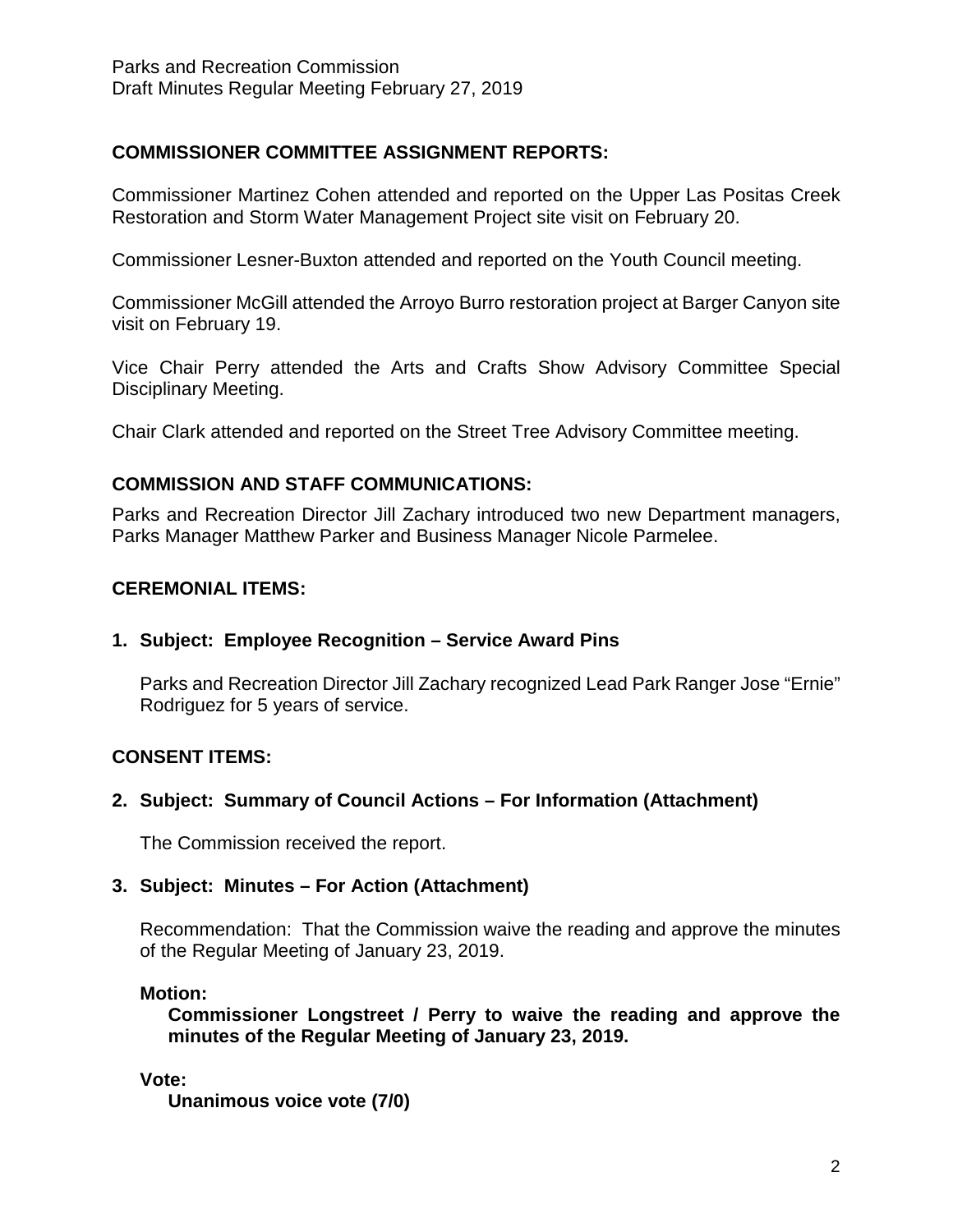# **STREET TREE ADVISORY COMMITTEE ITEMS**

Any action of the Parks and Recreation Commission made pursuant to Municipal Code Chapter 15.20, Tree Planting and Maintenance or 15.24, Preservation of Trees, may be appealed to the City Council within ten days, pursuant to provisions of Section 1.30.050 of the Municipal Code.

### **4. Subject: Street Tree Advisory Committee Recommendations – For Action (Attachments)**

Documents:

-Staff Report dated February 27, 2019 -Staff PowerPoint presented by Staff

Speakers:

-Urban Forest Superintendent Tim Downey

-Public Speaker Cissy Ross (Item 4.b.1)

-Public Speaker Don Kolstad (I Item 4.b.1)

-Public Speaker Kate Lee (Item 4.b.1)

-Public Speaker Geoffrey Ravenhill (Item 4.b.1)

-Public Speaker Lauren Ravenhill (Item 4.b.1)

-Public Speaker Eric Behr, AB Design Studios (Item 4.b.1)

-Public Speaker Myla Kato (Item 4.d.1)

-Public Speaker Donald Lafler (Item 4.d.2)

-Public Speaker David Dassler (Item 4.d.3)

-Public Speaker Bill Ferguson (Item 4.d.3)

Recommendation: That the Commission:

A. Approve the following Street Tree removal request, with conditions:

1. 17 S. Milpas St. – *(1) Ficus microcarpa*, Indian Laurel Fig and *(1) Metrosideros excelsus*, New Zealand Christmas Tree – Martha Degasis, Arcadia Studio, Inc.

The Commission received the report, their questions were answered, and the following action was taken:

# **Motion:**

**Commissioner Longstreet / Martinez Cohen to concur with the Street Tree Advisory Committee recommendation to approve the removals on the condition the project receives Architectural Board of Review approval and be replaced by a street tree, species to be designated.**

# **Vote:**

**Unanimous voice vote (7/0)**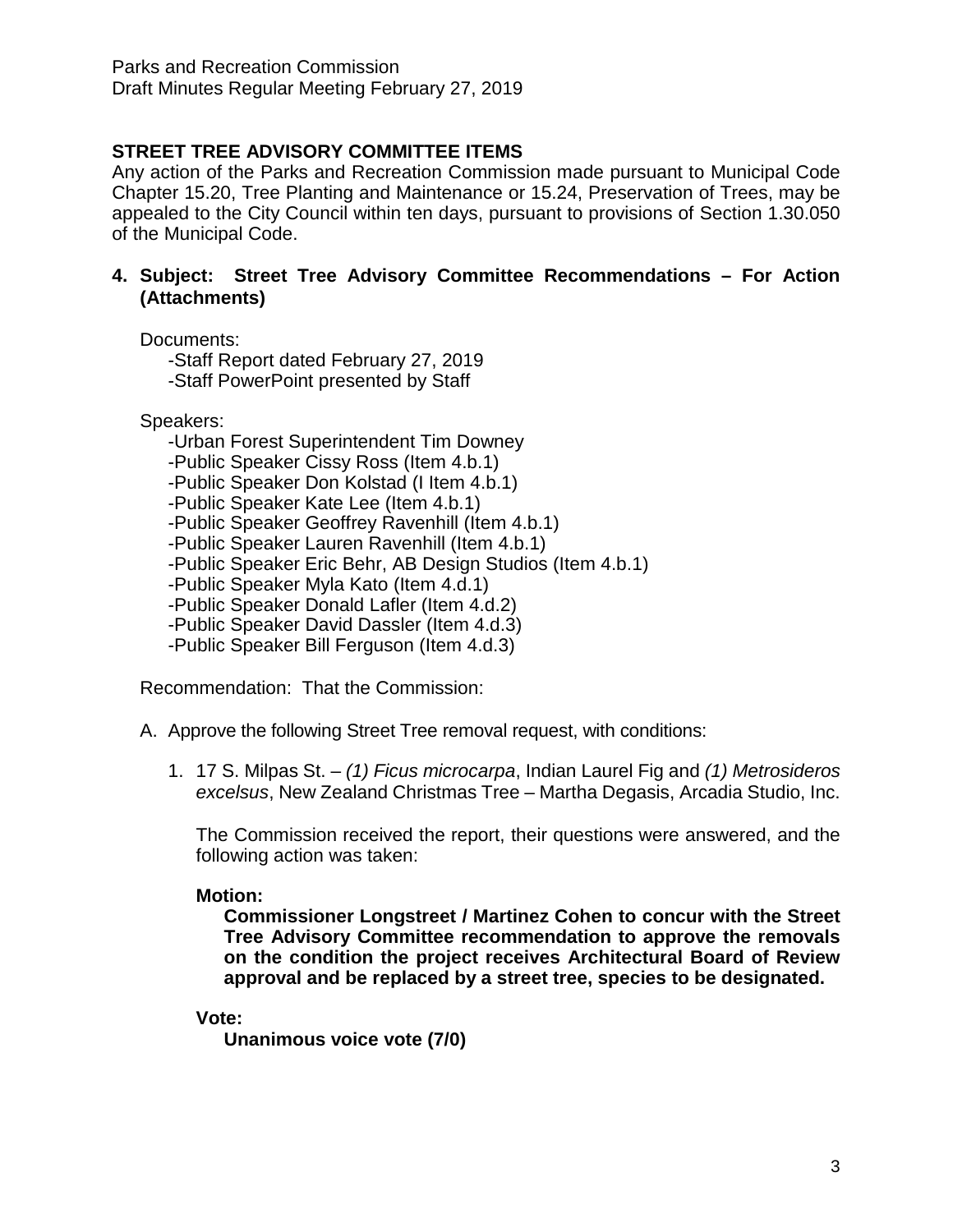- B. Deny the following Setback Tree removal request:
	- 1. 1124 Castillo St. *Quercus agrifolia*, Coast Live Oak Eric Behr with AB Design Studio Inc.

The Commission received the report, listened to testimony, their questions were answered, and the following action was taken:

#### **Motion:**

**Commissioner Longstreet / Baker to concur with the Street Tree Advisory Committee and deny the removal.**

#### **Vote: Unanimous voice vote (7/0)**

- C. Approve the following Setback Tree removal request:
	- 1. 3069 Calle Fresno *Schinus terebinthifolius*, Brazilian Pepper Ken and Janis **Blaise**

The Commission received the report and the following action was taken:

#### **Motion:**

**Commissioner McGill / Baker to concur with the Street Tree Advisory Committee recommendation and approve the removal.**

#### **Vote:**

**Unanimous voice vote (7/0)**

- D. Approve the following Setback Tree removal requests with conditions:
	- 1. 231 Loyola Dr. *Morus alba,* Mulberry Tree Myla and Danny Kato

The Commission received the report and the following action was taken:

#### **Motion:**

**Commissioner Martinez Cohen / McGill to concur with the Street Tree Advisory Committee recommendation to approve the removal on the condition it be replaced as proposed on the application.**

#### **Vote:**

**Unanimous voice vote (7/0)**

After receiving testimony, the following motion was made:

#### **Motion:**

**Commissioner Clark / Longstreet to reconsider the item.**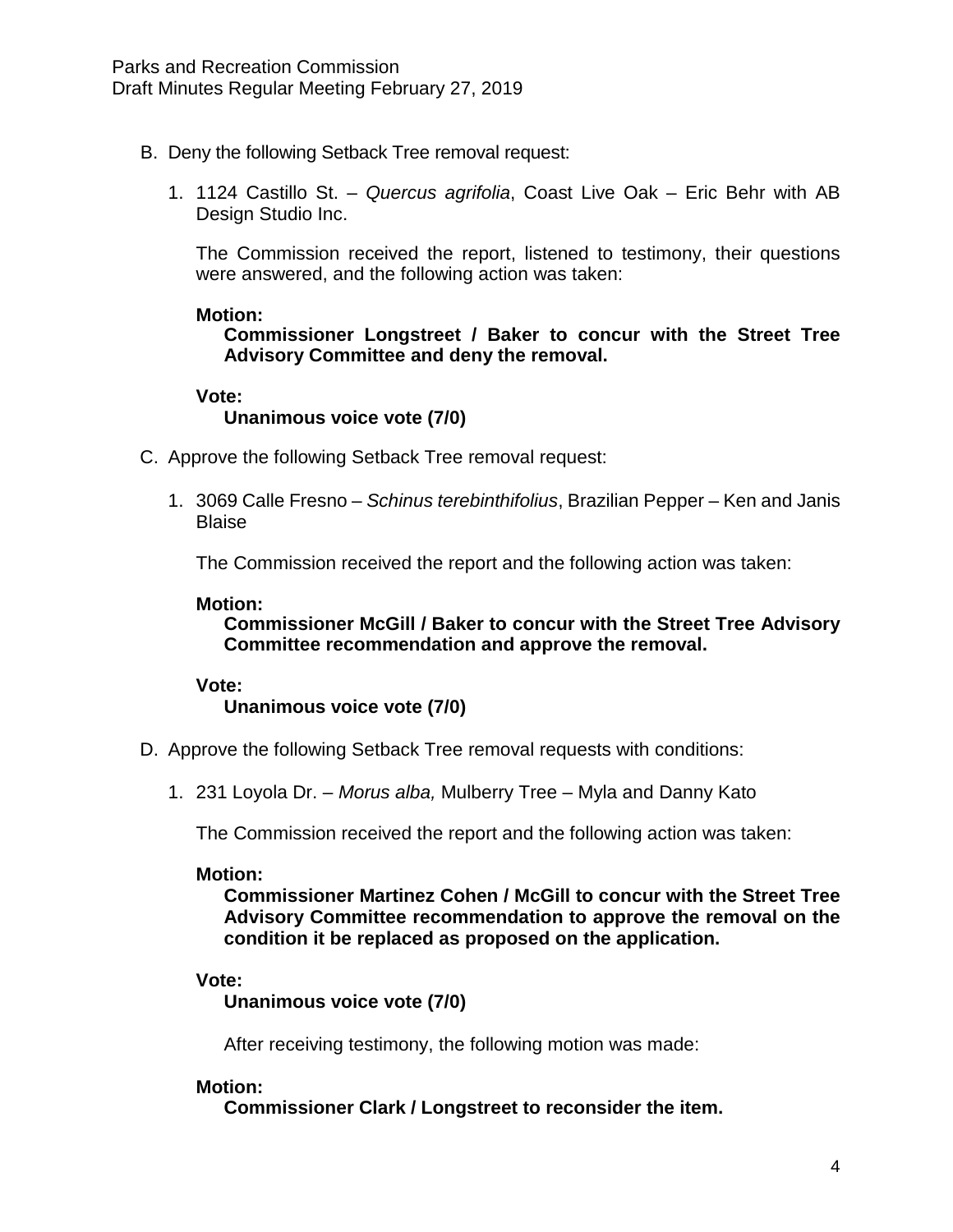### **Vote:**

**Unanimous voice vote (7/0)**

#### **Motion:**

**Commissioner Longstreet / McGill to approve the removal on the condition it be replaced with a tree that is acceptable to Staff.**

### **Vote:**

**Unanimous voice vote (7/0)**

2. 3040 Samarkand Dr. – *Ceratonia siliqua*, Carob – Donald Lafler

The Commission received the report, their questions were answered, and the following action was taken:

#### **Motion:**

**Commissioner McGill / Longstreet to concur with the Street Tree Advisory Committee recommendation to approve the removal on the condition it be replaced with a tree that can achieve a maximum of 25 feet in height.**

### **Vote:**

**Unanimous voice vote (7/0)**

3. 211 Oliver Rd. – *(2) Hesperocyparis macrocarpa*, Monterey Cypress – David and Gay Dassler

The Commission received the report, their questions were answered, and the following action was taken:

#### **Motion:**

**Commissioner Baker / Perry to concur with the Street Tree Advisory Committee recommendation to approve the removal on the condition it be replaced with a tree that can achieve a minimum of 25 feet in height.**

#### **Vote:**

# **Unanimous voice vote (7/0)**

- E. Approve the following changes to the Street Tree Master Plan:
	- 1. 2000 block of Grand Ave. species designation STAC

The Commission received the report, their questions were answered, and the following action was taken: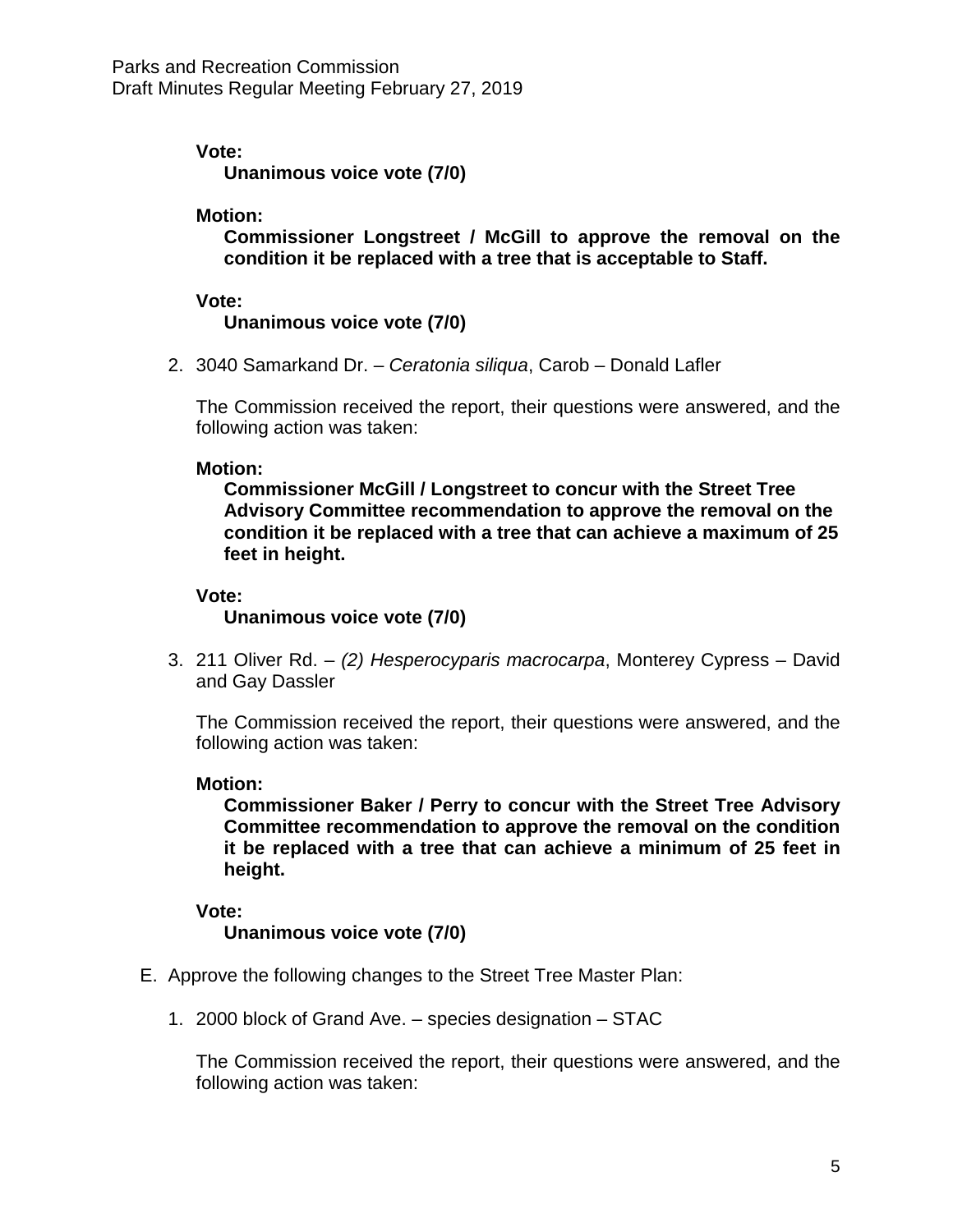### **Motion:**

**Commissioner Longstreet / McGill to concur with the Street Tree Advisory Committee recommendation to approve Desert Willow as designated species.**

#### **Vote:**

**Unanimous voice vote (7/0)**

2. 900 block of Carpinteria St. – consider Queen Palm as co-designated – STAC

#### **Motion:**

**Commissioner Martinez Cohen / Clark to concur with the Street Tree Advisory Committee recommendation to approve Queen Palm as codesignated species.**

**Vote:**

**Unanimous voice vote (7/0)**

### **ADMINISTRATIVE AND STAFF REPORTS**

#### **5. Subject: Director's Report – For Information (Attachment)**

Documents:

-Staff Report dated February 27, 2019

Speaker:

`

-Parks and Recreation Director Jill Zachary

Recommendation: That the Commission receive a presentation on the status of the various Parks and Recreation Department initiatives and activities.

Director Zachary reported on the Parks Division storm response and Summer Camp registration, which will begin March 1.

### **6. Subject: Mid-Year FY 2019 Performance Measures Status Report – For Information (Attachment)**

#### Documents:

-Staff Report dated February 27, 2019 -Staff PowerPoint presented by Staff

Speakers:

-Administrative Analyst Michele Kostenuik

Recommendation: That the Commission receive a report on Parks and Recreation Department Performance Measures (P3s).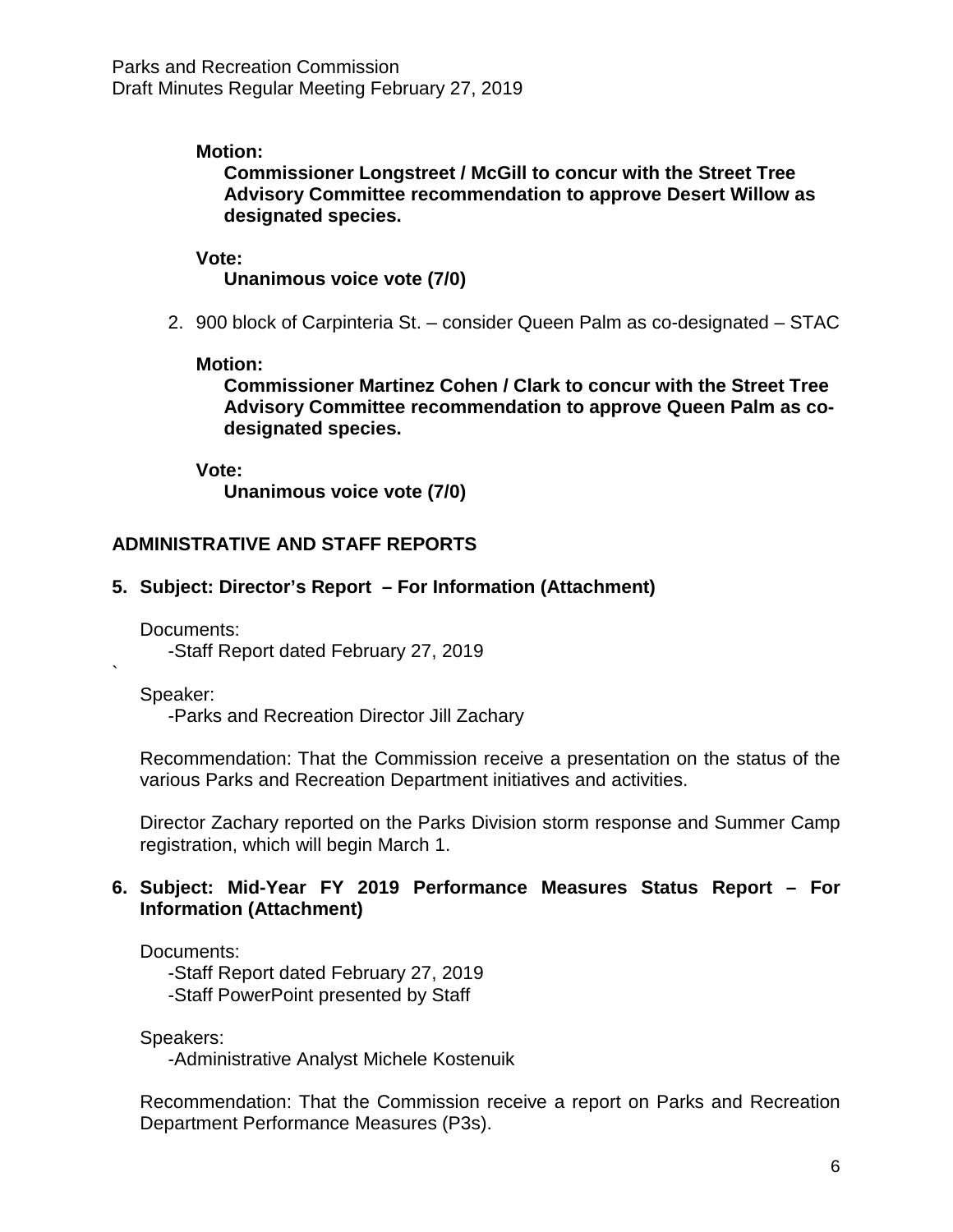Parks and Recreation Director introduced the Department's new Administrative Analyst Michele Kostenuik, who presented highlights from the Department's P3's, performance measures which are created on an annual basis in conjunction with fiscal year budgets. The Department currently has 196 combined measures and objectives. The performance measures represent 60%-80% of workload, prioritize work effort, identify areas of improvement, and compare previous year and current target. Results are published on the City's website at the end of the fiscal year with the yearly budget.

The Commission received the report and their questions were answered.

# **7. Subject: Bohnett Park Renovation Project – For Information (Attachment)**

Documents:

-Staff Report dated February 27, 2019

Speakers:

-Project Planner Justin Van Mullem

Recommendation: That the Commission receive an update on the Bohnett Park Renovation Project.

Project Planner Justin Van Mullem reviewed the project and its goals and objectives: to expand recreational opportunities; promote and maintain park safety; improve picnic area and sports court; renew turf field and landscaping; improve active recreation; and upgrade park infrastructure and aesthetics. The project is in the design process and the Department has applied for two grants for construction funding. Staff will be notified if the project was chosen for funding when the grants are awarded in March and December 2019.

The Department anticipates receiving a building permit in July 2019. Pending funding, and bidding and the construction contract award process will be complete by December 2019. If funded, construction could begin in January 2020 and construction completed in June 2020.

The Commission received the report and their questions were answered.

#### **OLD BUSINESS:** None

#### **NEW BUSINESS:**

# **8. Subject: De la Guerra Plaza Revitalization Project – For Action (Attachment)**

Recommendation: That the Commission receive a brief presentation on the proposed De La Guerra Revitalization Project and appoint two members of the Commission to the De la Guerra Plaza Revitalization Subcommittee.